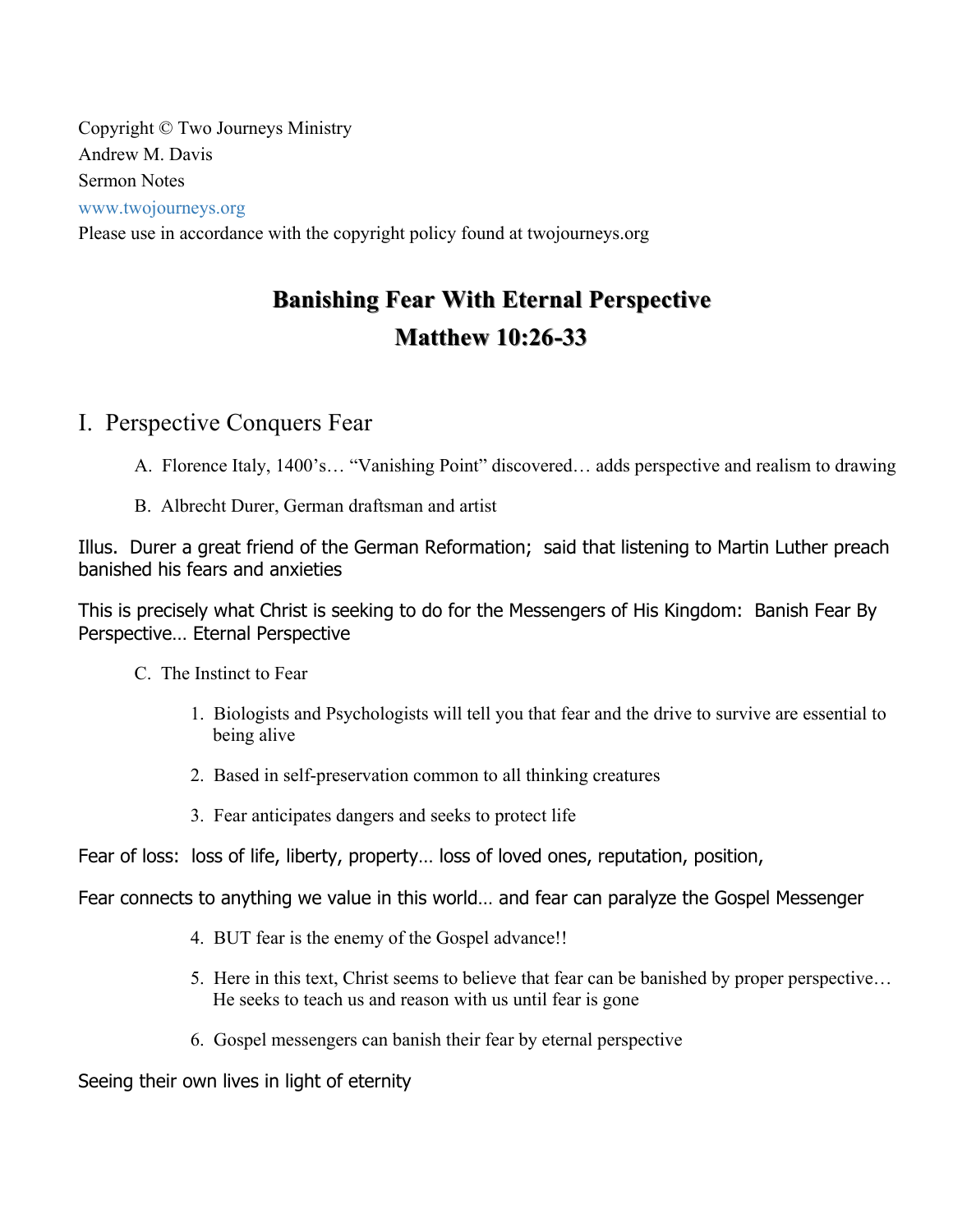Seeing their enemies and persecutors in light of eternity

Seeing their suffering in light of eternity

Seeing all success and failure, all advances and retreats in light of eternity

Christ seeks to lift your eyes off the suffering intrinsic to being a Gospel Messenger

Christ seeks to give you eternal perspective, so the Kingdom can continue to grow

- D. Context
	- 1. Matthew's Gospel: A King and His Kingdom
	- 2. Sermon on the Mount: Kingdom Life… a life under the rule of the King
	- 3. Miracles: Kingdom Power… the authority of the King over every form of evil clearly demonstrated
	- 4. Kingdom: "Already, Not Yet"

Already:

## *Matthew 4:17 From that time on Jesus began to preach, "Repent, for the kingdom of heaven is near."*

# *Matthew 12:28 But if I drive out demons by the Spirit of God, then the kingdom of God has come upon you.*

Not yet:

# *Matthew 6:9-10 "'Our Father in heaven, hallowed be your name, your kingdom come, your will be done on earth as it is in heaven.*

5. Mission: People harassed and helpless like sheep without a shepherd… this is the context of the advancing Kingdom of Heaven

## *Matthew 9:36-38 When he saw the crowds, he had compassion on them, because they were harassed and helpless, like sheep without a shepherd. 37 Then he said to his disciples, "The harvest is plentiful but the workers are few. 38 Ask the Lord of the harvest, therefore, to send out workers into his harvest field."*

Christ's response to a lost a dying world… He turns to His disciples and challenges them to by His Gospel Messengers… the message of the Kingdom of Heaven is the only hope the helpless sheep have

BUT the life of the Gospel Messenger is extremely dangerous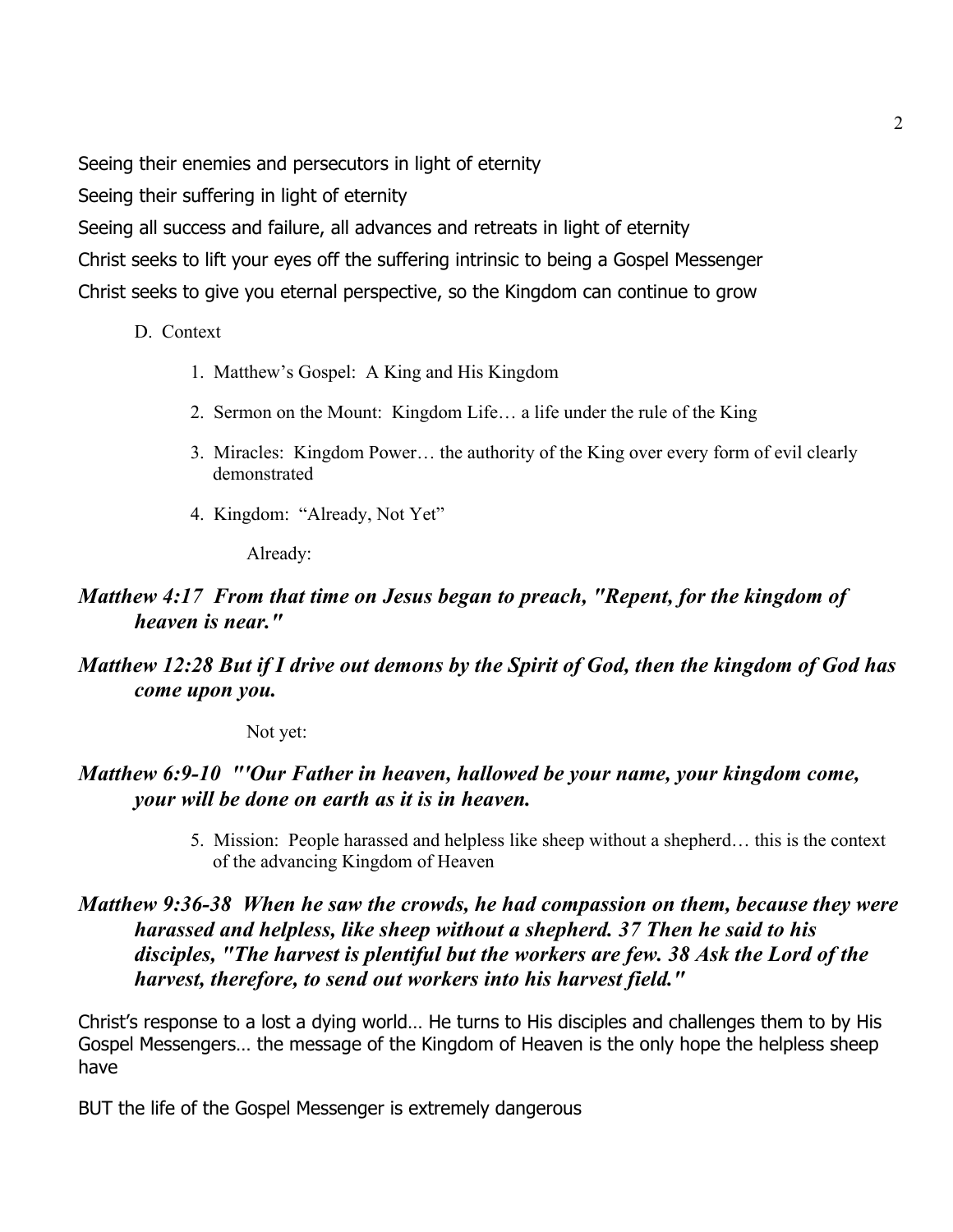- 6. Instructions to the Twelve: Danger Ahead
- *vs. 14 If anyone will not welcome you or listen to your words, shake the dust off your feet when you leave that home or town.*
- *vs. 16 I am sending you out like sheep among wolves. Therefore be as shrewd as snakes and as innocent as doves.*
- *"Be on your guard against men; they will hand you over to the local councils and flog you in their synagogues. 18 On my account you will be brought before governors and kings as witnesses to them and to the Gentiles.*
- *21 "Brother will betray brother to death, and a father his child; children will rebel against their parents and have them put to death. 22 All men will hate you because of me, but he who stands firm to the end will be saved. 23 When you are persecuted in one place, flee to another.*

Clear warning: to be a Gospel Messenger will bring you into grave danger and even death… some of the harshest circumstances imaginable will occur

Betrayal by your own brother or father or children!! Worldwide rejection and hatred!! Fleeing from one city to the next!!

All of this because of a Christ-hating world that would rather kill the messenger than believe the truth of the message

7. Natural response: FEAR FEAR FEAR!!

And fear will paralyze the gospel advance

In verses 26-33 he seeks to give His disciples an eternal perspective that will banish fear and make them fruitful!

# II. Christ Banishes Fear

- A. Fear Rooted in Unbelief
- B. Fear Paralyzes Kingdom Messenger, Hinders Kingdom Advance
	- 1. Christ intends to send us into harms way
	- 2. That's where the battle for people's souls is raging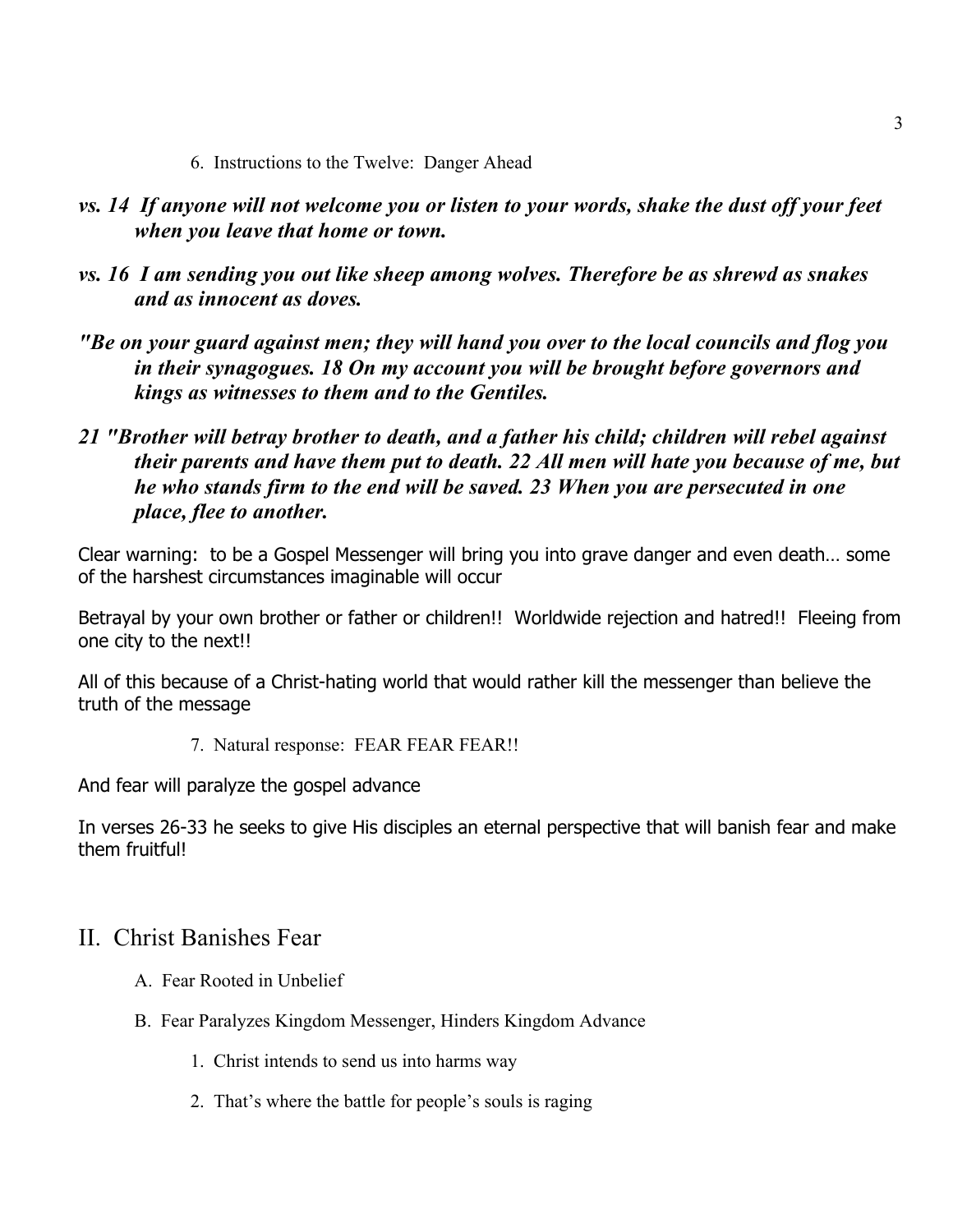- 3. Fear causes us to go AWOL… to choose a lifestyle of comfort and ease when we should be out fighting for the Lord
- Illus. Piper's statements on concern for safety… inner city ministry

## *Matthew 16:24-25 Then Jesus said to his disciples, "If anyone would come after me, he must deny himself and take up his cross and follow me. 25 For whoever wants to save his life will lose it, but whoever loses his life for me will find it.*

- C. Christ Fights Against Fear Constantly
- *vs. 26 Do not be afraid of them.*
- *vs. 28 Do not be afraid of those who kill the body, but cannot kill the soul.*
- *vs. 31 "So don't be afraid."*

## *John 14:27 Peace I leave with you; my peace I give you. I do not give to you as the world gives. Do not let your hearts be troubled and do not be afraid.*

- D. Christ's Tactic: Faith-filled Reasoning
	- 1. Already used this approach in the Sermon on the Mount with anxiety

# *Matthew 6:25-27 Therefore I tell you, do not worry about your life, what you will eat or drink; or about your body, what you will wear. Is not life more important than food, and the body more important than clothes? Look at the birds of the air; they do not sow or reap or store away in barns, and yet your heavenly Father feeds them. Are you not much more valuable than they? 27 Who of you by worrying can add a single hour to his life?*

- a. God cares for the birds and the flowers
- b. you are worth more than birds and flowers
- c. God will take care of you
- d. also, worrying cannot add anything to your life… nothing positive happens through worry
- e. conclusion: mindset on the Kingdom

## *Matthew 6:33 But seek first his kingdom and his righteousness, and all these things will be given to you as well.*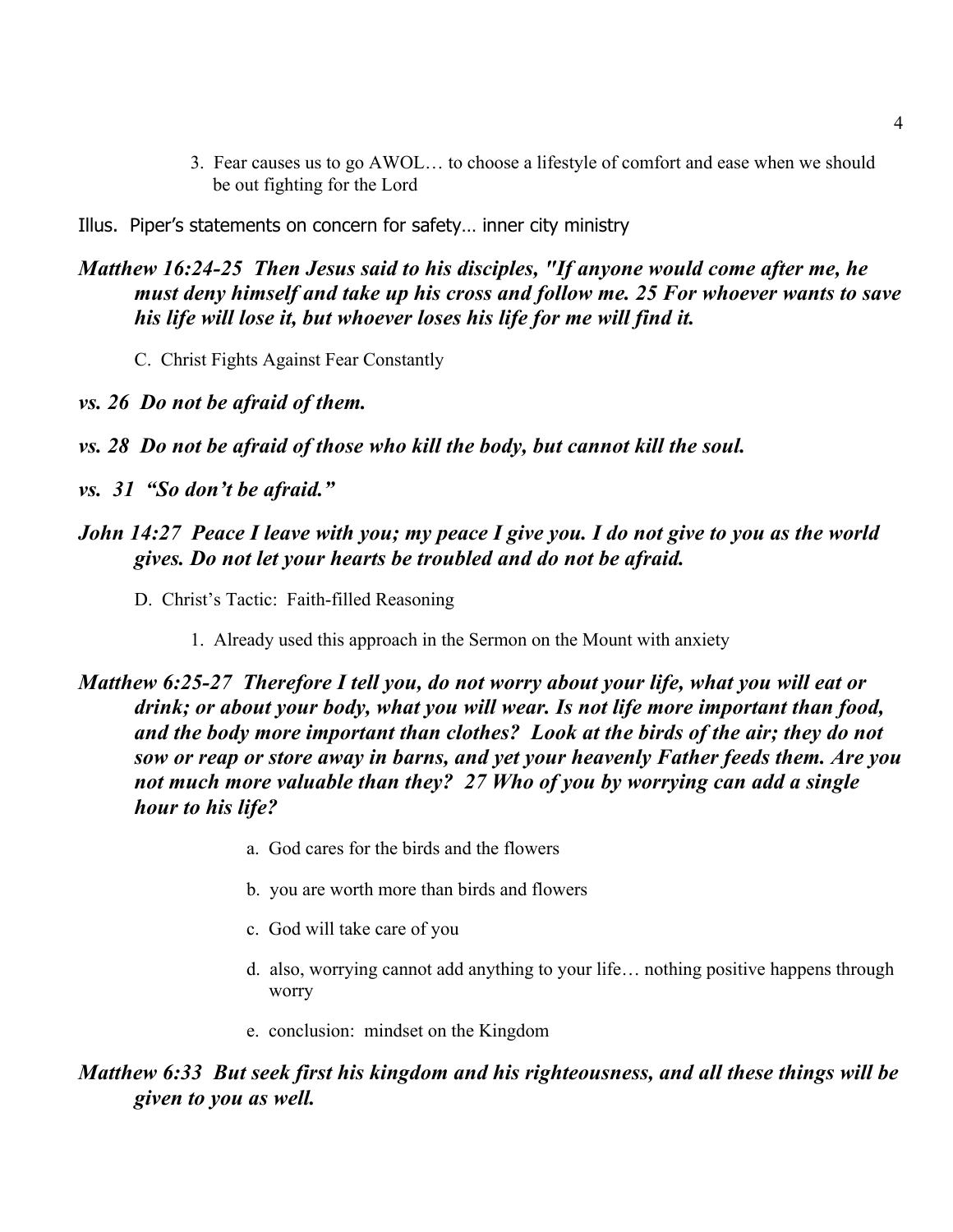Worry gets your mind off the Kingdom of God… that's why it must be banished

Christ's strategy is faith-filled reasoning!! He reasons on the basis of faith until our anxiety is gone

He does the same thing here with fear of evangelism

Are you afraid to suffer for the Gospel? Afraid to venture forth in witness and mission for Christ? Afraid of what your friends, neighbors, relatives, and fellow Americans will think of you if you open your mouth and testify to Christ? Then here is Christ's remedy for your crippling fear! He gives you eternal perspective on

Persecutors and their secrets… the Gospel message itself… the limitations of human enemies… the awesome power and authority of God Almighty… and Judgment Day motivations of rewards and punishments

## **Bottom Line: Do not fear temporary, earthly opposition… rather fear God and seek to please Him.**

- D. Paradoxes in Matthew 10
	- 1. Selfless courage commanded
	- 2. Self-preservation in view

## *vs. 22-23 All men will hate you because of me, but he who stands firm to the end will be saved. When you are persecuted in one place, flee to another.*

"Stand firm" but also "flee"?? Stand firm in your heart, but flee for your body

## III. Eternal Perspective Banishes Fear

Eternal perspective  $= 1$ ) There is a God who rules over heaven and earth

- 2) There will be a Judgment Day in which all human hearts will be revealed
- 3) There is for every human an eternity to be spent in either heaven or hell
- 4) The Gospel of the Kingdom of Jesus Christ is the only hope this world has
- 5) Earthly troubles and concerns are puny compared to these things
- A. Eternity Exposes Secrets (vs. 26)
- B. Eternity Validates Christ's Words (vs. 27)
- C. Eternity Reveals Human Weakness (vs. 28)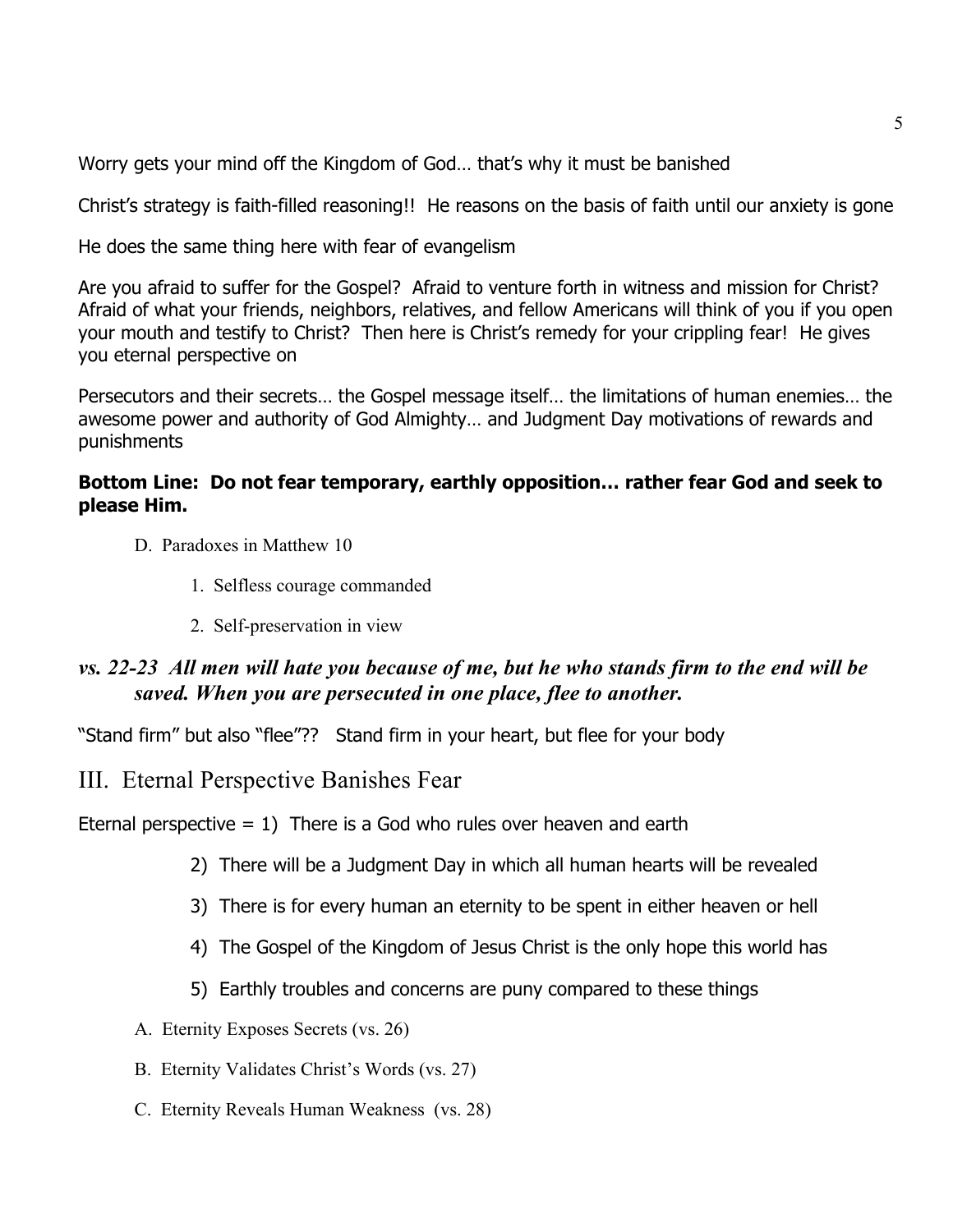- D. Eternity Demonstrates God's Absolute Power (vs. 29-31)
- E. Eternity Displays Rewards and Punishments (vs. 32-33)
- A. Eternity Exposes Secrets (vs. 26)

## *vs. 26 "So do not be afraid of them. There is nothing concealed that will not be disclosed, or hidden that will not be made known."*

- 1. "Therefore" = because persecution is inevitable, I will give you some instructions to help you
- 2. "Do not be afraid"
	- a. fear can be controlled… you are not the slave and fear the master
	- b. some say "I can't help how I feel!!" Jesus says "Yes you can, and you must!!"
- 3. "Of them"  $=$  of human persecutors

whether government leaders who hunt you down, or neighbors who mock you, or of family members who turn you in

## *Proverbs 29:25 Fear of man will prove to be a snare, but whoever trusts in the LORD is kept safe.*

#### *Psalm 56:11 "…in God I trust; I will not be afraid. What can man do to me?"*

#### *Isaiah 2:22 Stop regarding man, who has but a breath in his nostrils. Of what account is he?*

Very difficult to push off fear of human persecutors… think of the midnight Gestapo raids in Nazi Germany; or of prisoners of war in Vietnam; or of Chinese house church pastors tortured day after day by their guards. King David was so afraid of being hunted down by men that he chose a plague as his punishment when he took the sinful census

But yet, Christ commands that we see these persecutors in an eternal perspective

- 4. Eternal perspective: enemies secrets will be revealed and exposed
	- a. persecutors make secret plots to snare messengers of the Gospel
	- b. their true motives are also concealed… malice toward God, hatred of the holiness of the Christian's life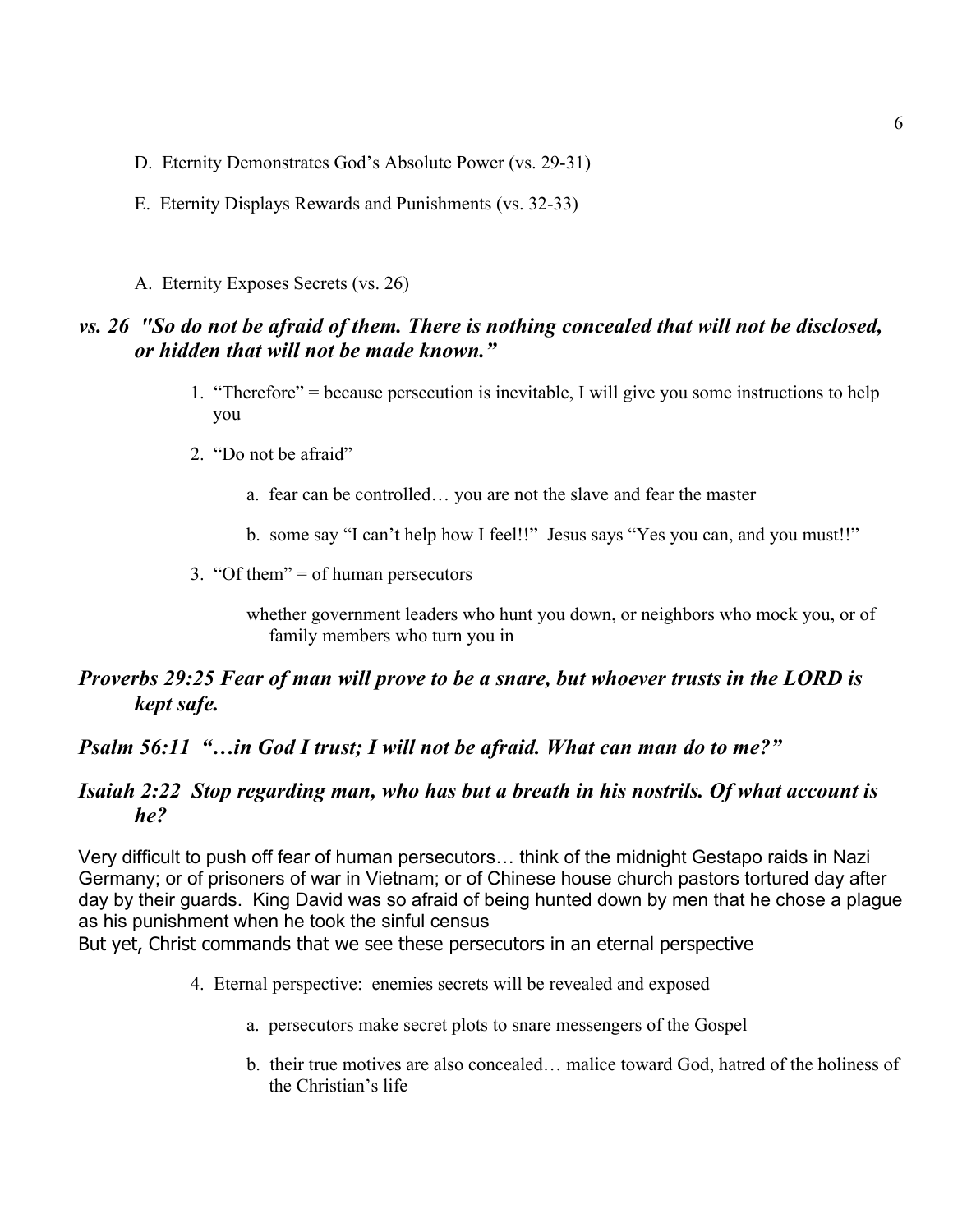- 5. All sinners seek to CONCEAL their sin… Judgment Day will reveal all secrets
	- a. Adam and Eve concealed themselves behind bushes and with fig leaves
	- b. Cain concealed the dead body of his brother Abel in the ground
	- c. the wicked people of Noah's era had only wicked thoughts in their hearts all the time… concealing their true nature
	- d. Judgment Day is the time for all secrets to be revealed

Everything you do in secret, someday will be pulled out into full light to be seen by God Himself with you present… this is the essence of Judgment Day

# *Revelation 20:12 And I saw the dead, great and small, standing before the throne, and books were opened. Another book was opened, which is the book of life. The dead were judged according to what they had done as recorded in the books.*

Christians will not have to undergo wrath and punishment for their evil deeds, but they will have to give an account to God for everything

## *2 Corinthians 5:10 For we must all appear before the judgment seat of Christ, that each one may receive what is due him for the things done while in the body, whether good or bad.*

B. Eternity Validates Christ's Words (vs. 27)

## *vs. 27 What I tell you in the dark, speak in the daylight; what is whispered in your ear, proclaim from the roofs.*

- 1. Persecutors keep their malice and their plots secret
- 2. Gospel Messengers MUST OPENLY PROCLAIM the Gospel… the words of Christ
- 3. This Gospel is meant for all ears to hear… including kings and persecutors
- 4. Christ spoke His words openly for all to hear… no secret doctrines
- 5. Speak my words boldly!!!

## *Matthew 24:14 This gospel of the Kingdom will be preached in the whole world as a testimony to all nations, and then the end will come.*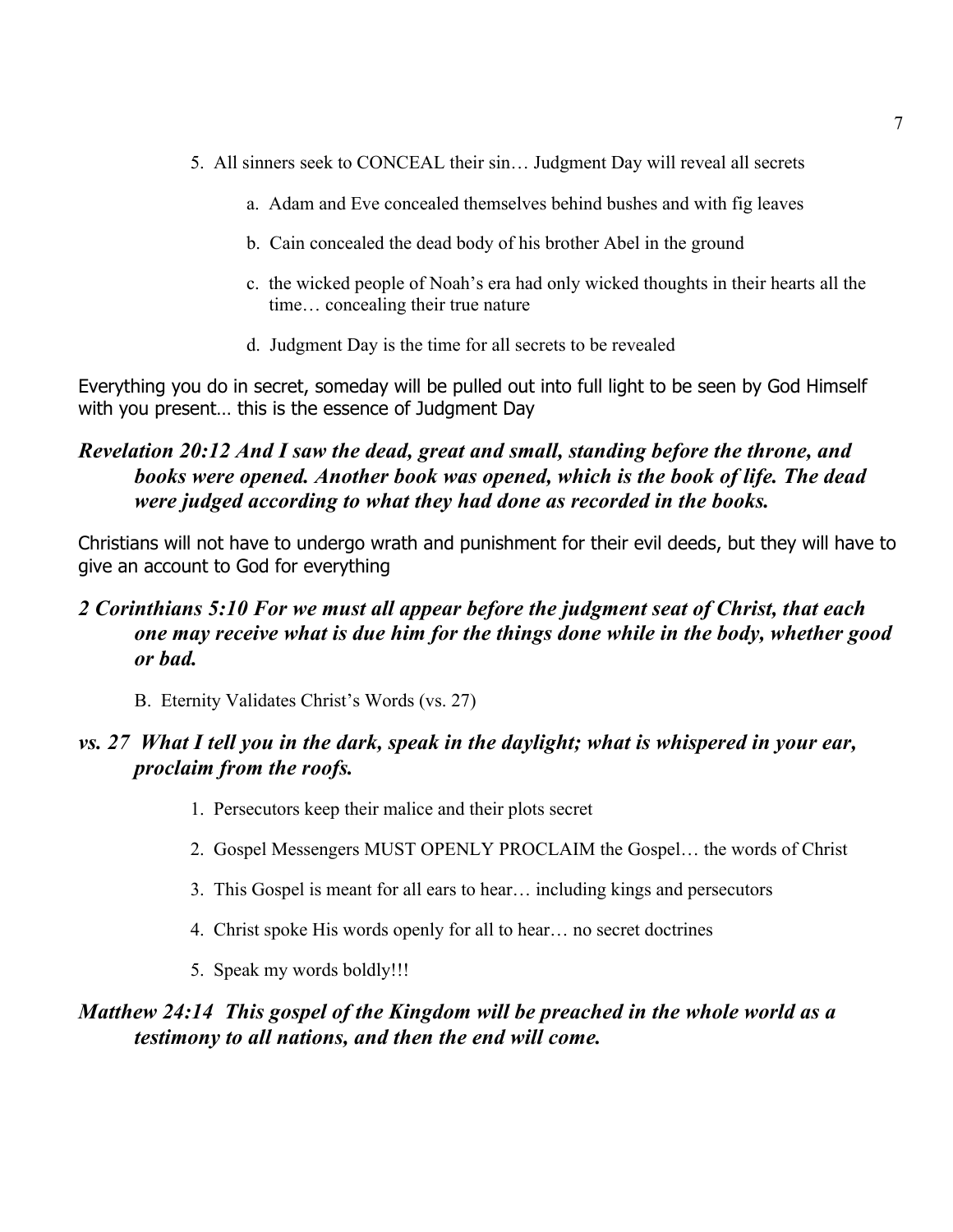# *Isaiah 40:9 You who bring good tidings to Zion, go up on a high mountain. You who bring good tidings to Jerusalem, lift up your voice with a shout, lift it up, do not be afraid; say to the towns of Judah, "Here is your God!"*

Eternity will reveal the power of Christ's words… people will go to heaven forever simply because they heard Christ's words and believed them!

Eternity will reveal Christ's words to be more lasting than the earth itself

## *Matthew 24:35 Heaven and earth will pass away, but my words will never pass away.*

C. Eternity Reveals Human Weakness (vs. 28)

## *vs. 28 Do not be afraid of those who kill the body but cannot kill the soul.*

- 1. These persecutors look so powerful!!
- 2. If they are governmental rulers, they have tanks, helicopter gunships, and missiles
- 3. They also have intimidating positions of authority, sitting in tribunal over you
- 4. But all they can do is make your earthly life miserable, or at most kill your body

## Illus. Polycarp

"I will cause you to be consumed by fire, unless you repent.' But Polycarp said, 'You threaten a fire which burns for an hour, and after a little is quenched; for you know not the fire of the future judgment and of the eternal punishment which is reserved for the impious. But why do you delay? Do what you will.'

> 5. To Jesus, physical death was a small thing!!! You're already under a physical death penalty anyway

# *Hebrews 9:27 "…man is destined to die once, and after that to face judgment,"*

6. As a Christian, you've already "died" to the world

# *Colossians 3:3 For you died, and your life is now hidden with Christ in God.*

# *Galatians 2:20 I have been crucified with Christ and I no longer live, but Christ lives in me. The life I live in the body, I live by faith in the Son of God, who loved me and gave himself for me.*

To be a Christian means to pass a death sentence on your life here on earth… the only reason you're still alive is to serve God's purpose in advancing the Kingdom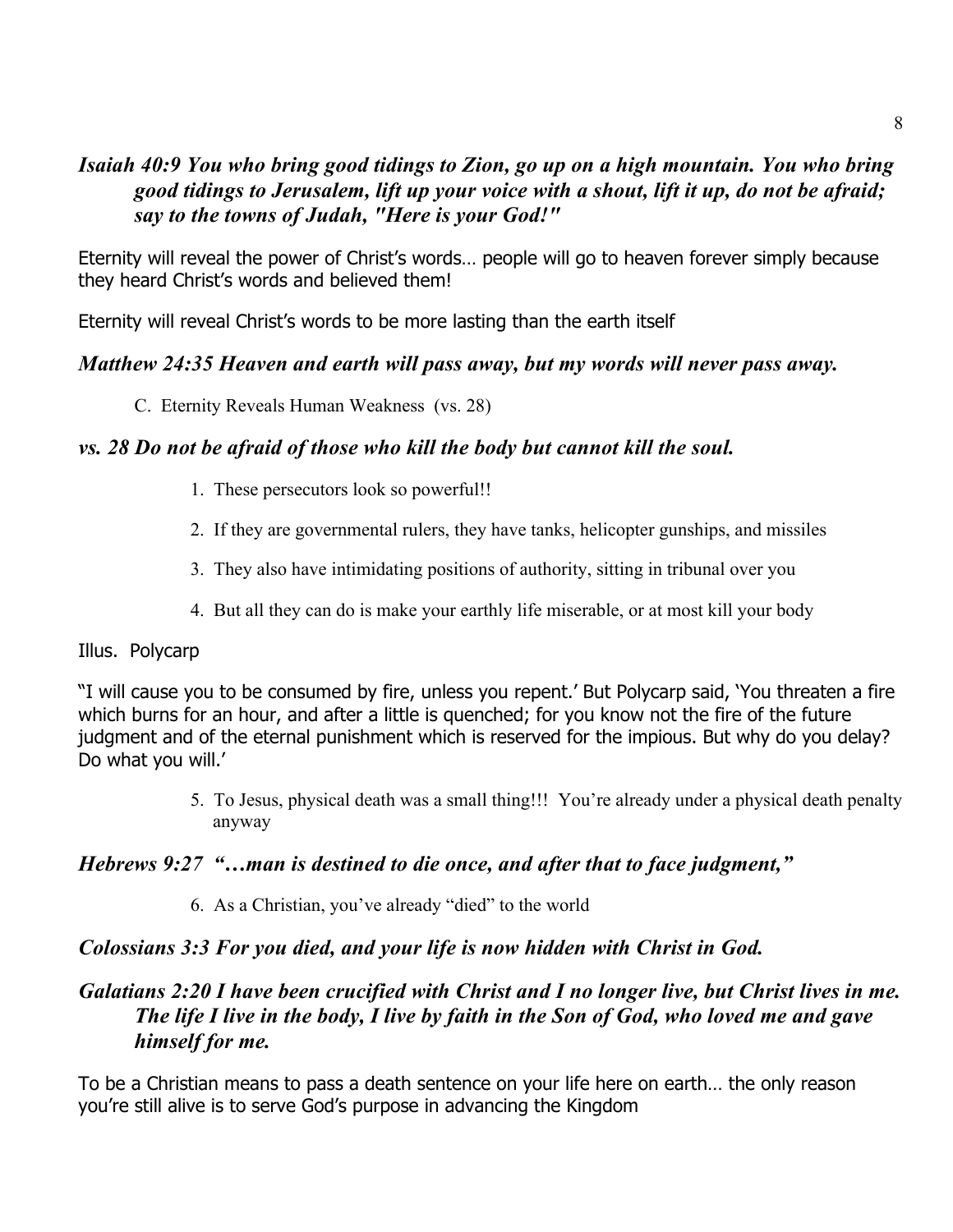- 7. Joyful good news!!! No power on earth can steal your true treasure, your soul!!
- D. Eternity Demonstrates God's Absolute Power (vs. 29-31)
	- 1. Absolute power over the soul's final destiny

## *vs. 28 Rather, be afraid of the One who can destroy both soul and body in hell.*

Jesus espouses a fear greater than that of man… we must not fear man, but the fear of the Lord should purify us from earthly terrors

Illus. Witnessing in Salem, afraid of witches

## *Isaiah 51:12 Who are you that you fear mortal men, the sons of men, who are but grass, that you forget the LORD your Maker, who stretched out the heavens and laid the foundations of the earth, that you live in constant terror every day because of the wrath of [man]*

Fear of the Lord's opinion should drive out ANY CONCERN WHATSOEVER messengers of the Gospel have for human opinion

- a. fear of the Lord is the beginning of the Christian life
- b. fear of the Lord guides us all along the way
- c. NOTE: this does NOT teach annihiliationism

John Stott, noted conservative Anglican scholar, holds tentatively to an annihilationist position, the idea that souls perish in hell and at some point cease to exist

The traditional view is that hell is eternal, and that souls that perish there perish eternally

# *Mark 9:47-49 And if your eye causes you to sin, pluck it out. It is better for you to enter the kingdom of God with one eye than to have two eyes and be thrown into hell, 48 where "'their worm does not die, and the fire is not quenched.' 49 Everyone will be salted with fire.*

*Matthew 26:41 "Then he will say to those on his left, 'Depart from me, you who are cursed, into the eternal fire prepared for the devil and his angels.*

*Matthew 26:46 "Then they will go away to eternal punishment, but the righteous, to eternal life."*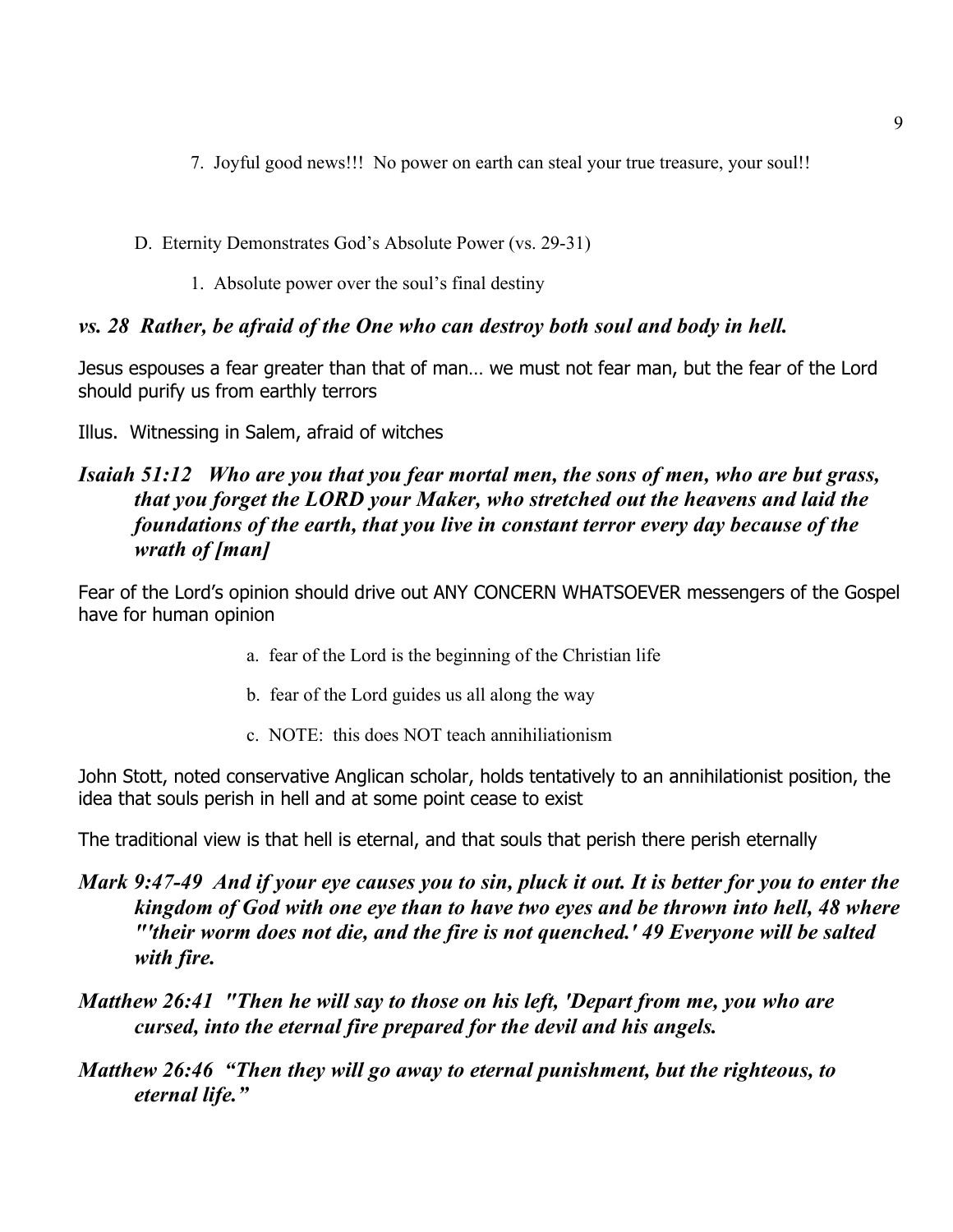d. this DOES teach the horrible power of hell

Bodily resurrection for BOTH righteous and unrighteous!! Wicked suffer with their bodies in hell, after the resurrection

## *John 5:28-29 "Do not be amazed at this, for a time is coming when all who are in their graves will hear his voice 29 and come out-- those who have done good will rise to live, and those who have done evil will rise to be condemned.*

Do not fear people who have such limited power… fear God who has power over your eternal soul

Care what His opinion is!!

2. Absolute power over earthly events and history

## *vs. 29-31 Are not two sparrows sold for a penny? Yet not one of them will fall to the ground apart from the will of your Father. 30 And even the very hairs of your head are all numbered. 31 So don't be afraid; you are worth more than many sparrows.*

- a. another reason not to fear is the present power of God over every area of life in this world
- b. DOCTRINE destroys fear
- c. God's OMNIPOTENCE… God rules over all things no matter how small
- d. God's OMNISCIENCE… God knows all things, no matter how small

Christ argues in both cases from the greater to the lesser… If God cares for little birds, and none of them perish apart from His sovereign will, why would YOU? You are worth more than many sparrows!!

If God numbers the very hairs of your head, why would He not number your days of suffering and the weight of your trials?

## **Note: the doctrines of God's omnipotence and omniscience is a problem for us if we think that only "good" things will happen to us the way most people define "good"**

But God has already said He considers you sheep for the slaughter, just as He did His own Son

## *Romans 8:36 As it is written: "For your sake we face death all day long; we are considered as sheep to be slaughtered."*

These doctrines do NOT protect us from earthly suffering and harm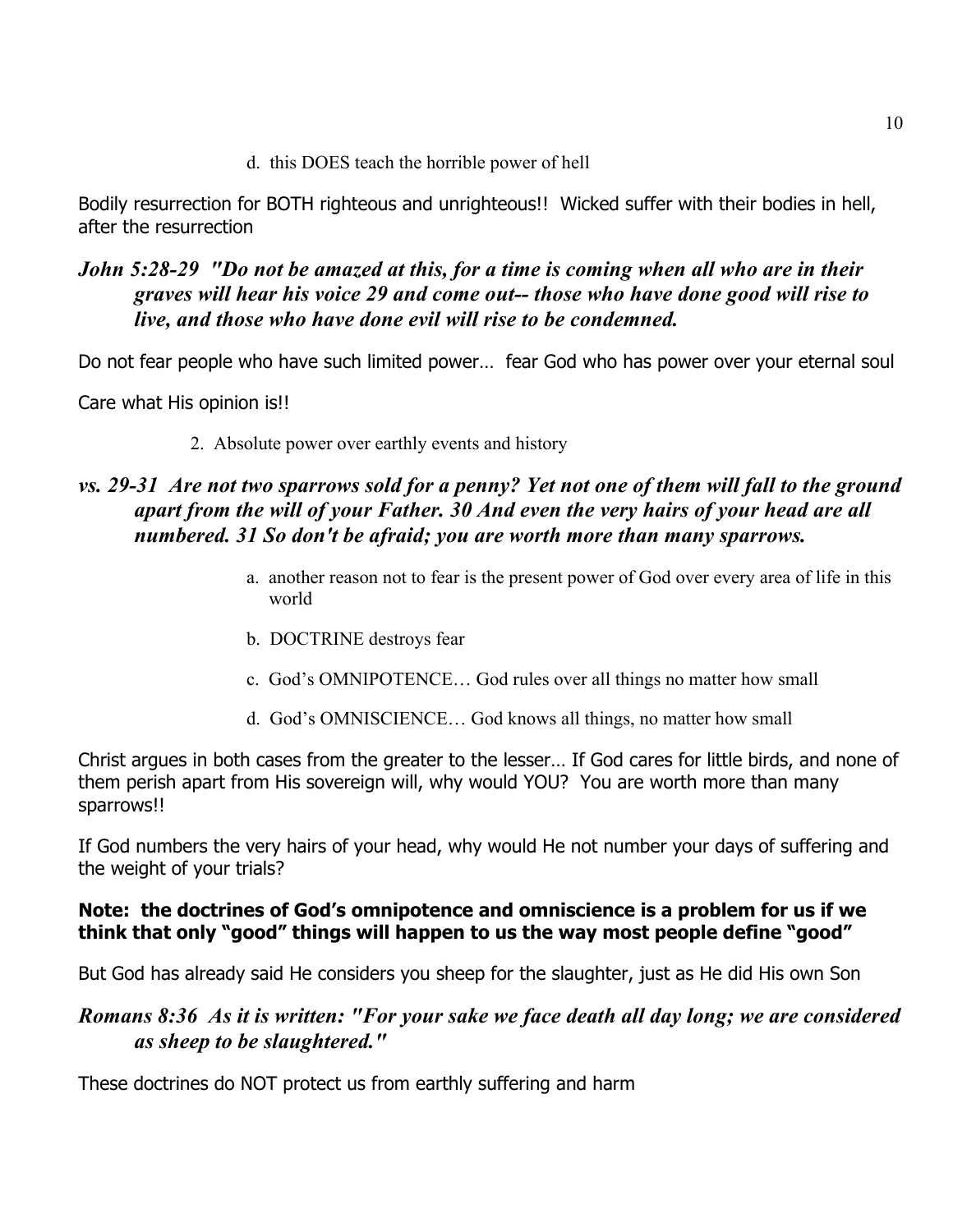## **"Not that you won't suffer, but that you won't suffer in vain!"**

E. Eternity Displays Rewards and Punishments (vs. 32-33)

## *vs. 32-33 "Whoever acknowledges me before men, I will also acknowledge him before my Father in heaven. 33 But whoever disowns me before men, I will disown him before my Father in heaven.*

- 1. "Acknowledges" = confesses openly an unashamedly
- 2. Will you claim Christ as your Savior in this rebellious age? Will you own Him as your Lord, in a world that hates Him? Will you stand up for His and His Kingdom, though it cost you everything earthly?

If so, Christ will stand up on Judgment Day and confess that you are one of His children, one of His own

# *Hebrews 2:11 Both the one who makes men holy and those who are made holy are of the same family. So Jesus is not ashamed to call them brothers.*

Jesus is not ashamed of you, if you are not ashamed of Him on earth

3. But, if you deny knowing Him, if you have a secret faith that cowers before the opinions of men on earth, then Christ will disown you before His Father in heaven

Eternal welcome vs. eternal rejection

Nothing could be clearer

4. BUT Peter denied him and he's in heaven

Yes, it's true… Peter stands as an example of how human weakness and fear can overwhelm us at key moments… but Peter repented, he turned back to an open confession of Christ

And forty days later, he was boldly standing in front of a huge crowd in Jerusalem on the Day of Pentecost, proclaiming Christ without fear

5. Christ's final word on this

## *Mark 8:38 If anyone is ashamed of me and my words in this adulterous and sinful generation, the Son of Man will be ashamed of him when he comes in his Father's glory with the holy angels."*